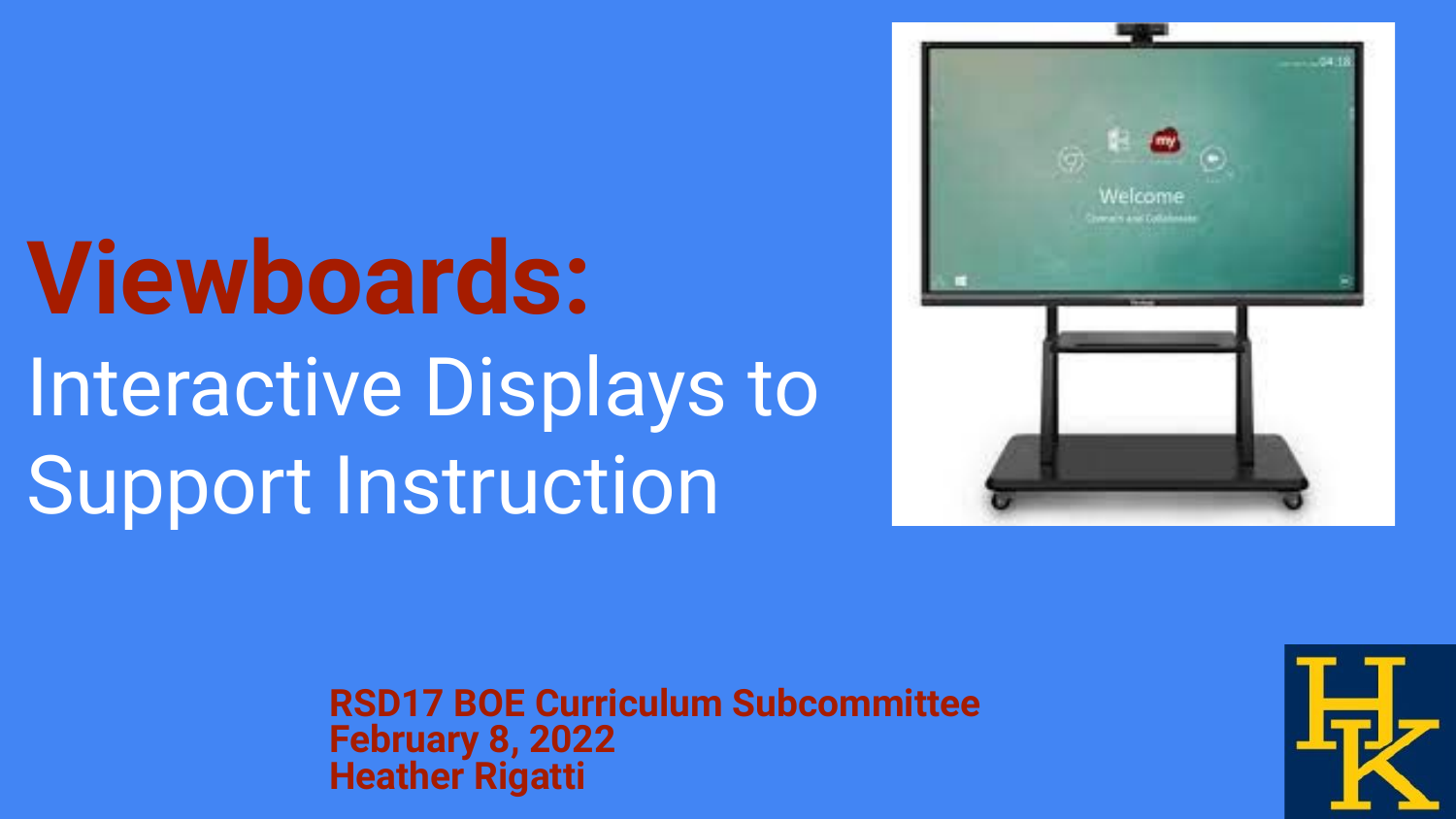## What are ViewSonic<sup>®</sup> Viewboards?



- Brief introductory video
- Live classroom demonstration with Mr. Talbot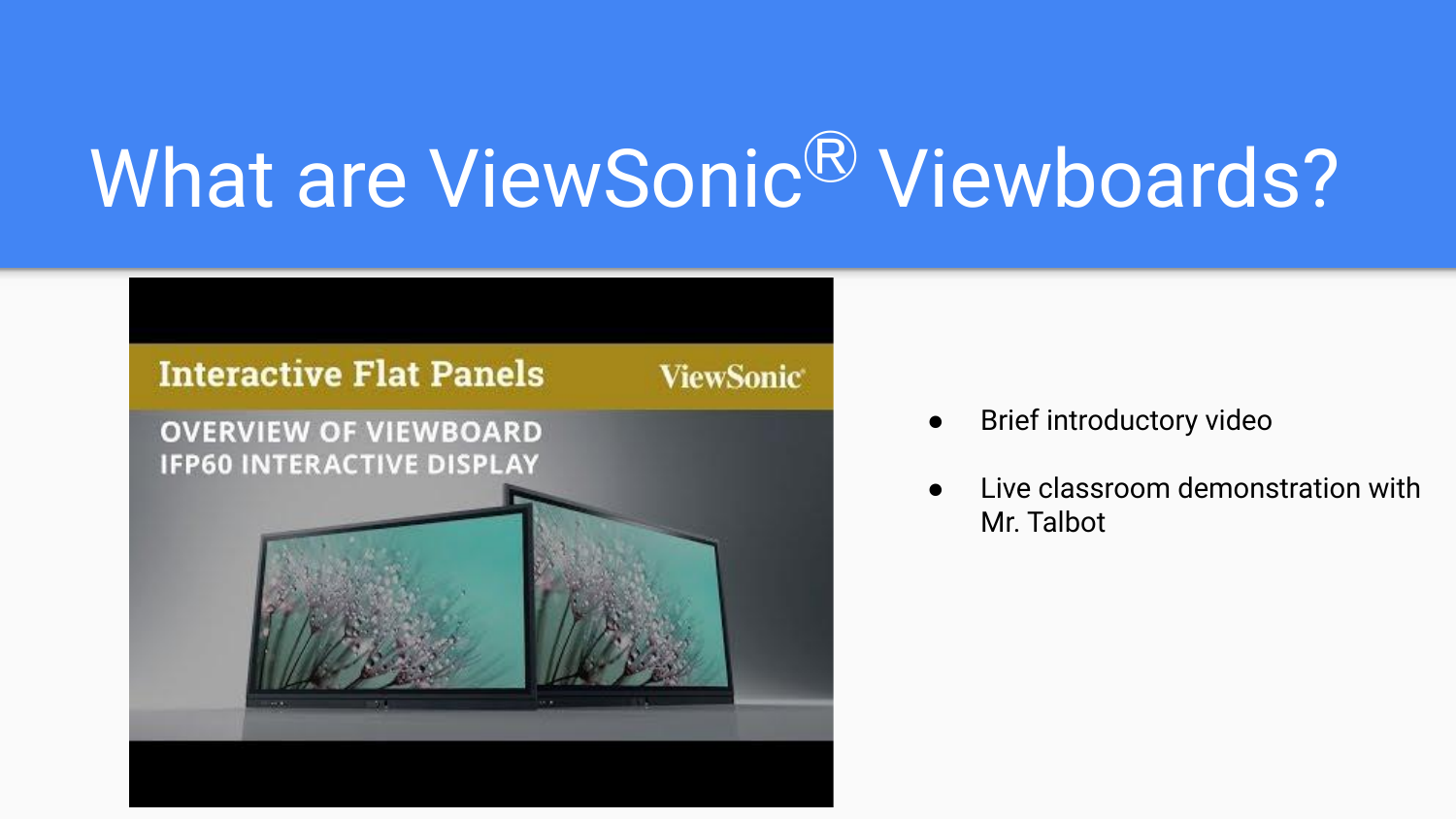## Advantages

- $\circ$  Fewer points of failure  $\rightarrow$  current SmartBoards are past the typical lifespan; many requests for fixes with projector bulbs and software
- $\circ$  Conversion process  $\rightarrow$  MyViewBoard software is free and can easily transition teacher's existing files in SmartNotes, slides, powerpoint, etc.
- $\circ$  Instructional pedagogy  $\rightarrow$ 
	- Visual models support understanding of concepts
	- Interactive aspects support engagement
	- Digital snapshots of whiteboard work can be shared and saved from year to year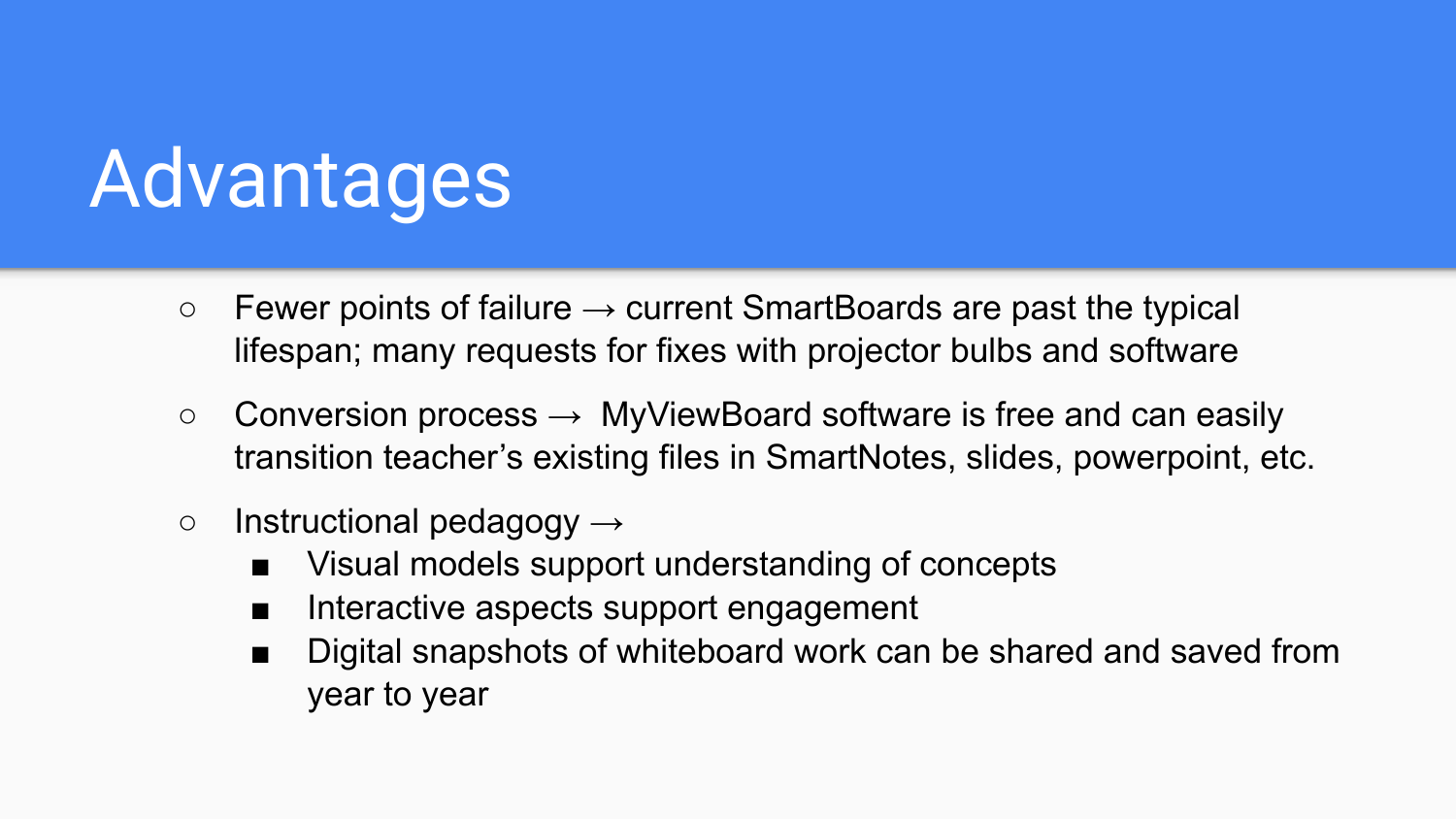## Long Term Plan

| year    | purchase                     | <b>location</b>    | cost                            |
|---------|------------------------------|--------------------|---------------------------------|
| 2021-22 | 10 Viewboards<br>$(65$ inch) | 2 per school       | Approx \$3000 each<br>\$30,000  |
| 2022-23 | 60 Viewboards<br>$(75$ inch) | Across all schools | Approx \$3500 each<br>\$209,380 |
| 2023-24 | 60 Viewboards                | Across all schools | TBD                             |
| 2024-25 | 60 Viewboards                | Across all schools | TBD                             |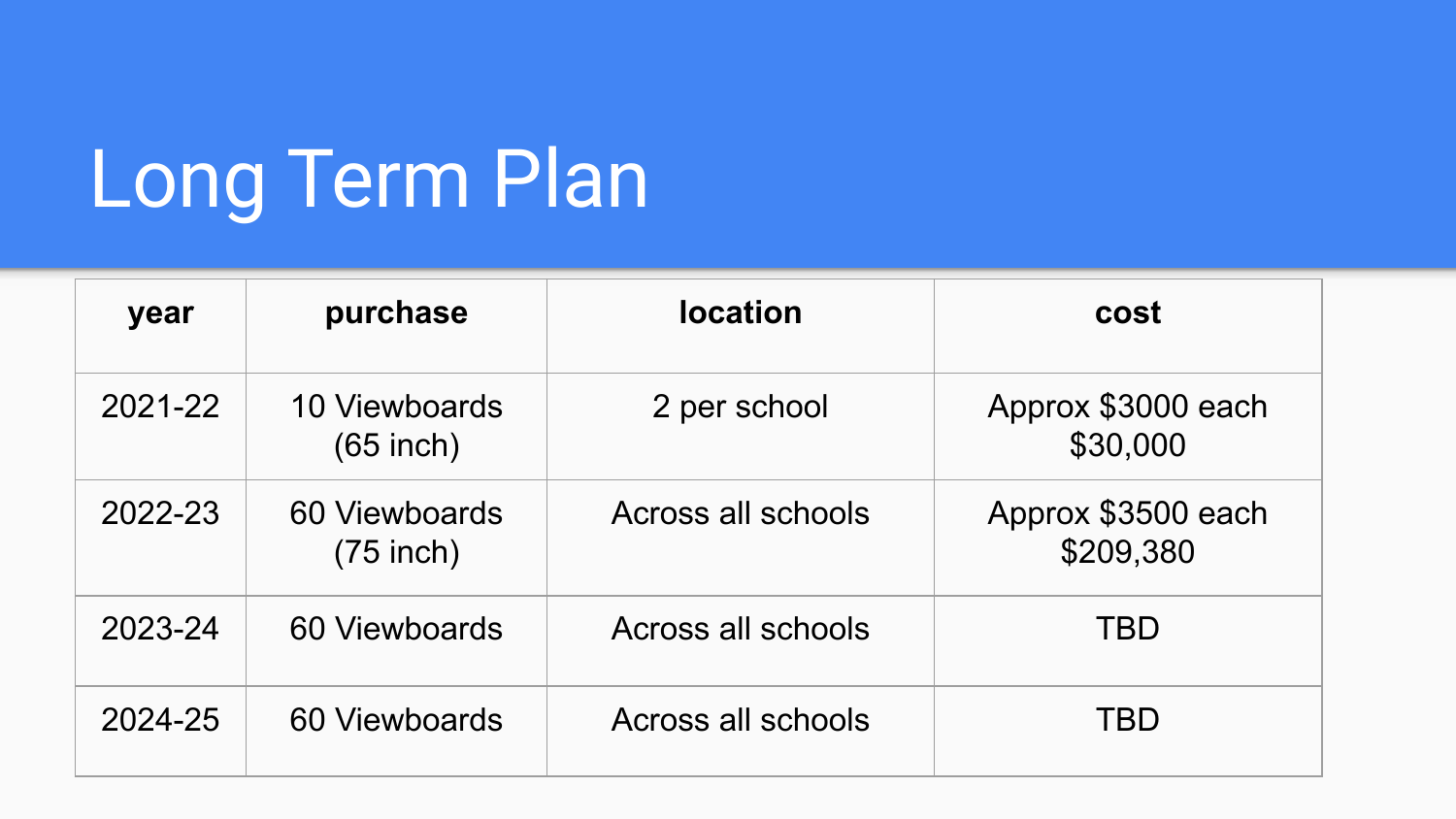#### **Needs**

#### ○ Professional Development

- basic training on how to use them
- in-depth training needed to fully integrate into other aspects into instruction
- Prioritizing classrooms based on needs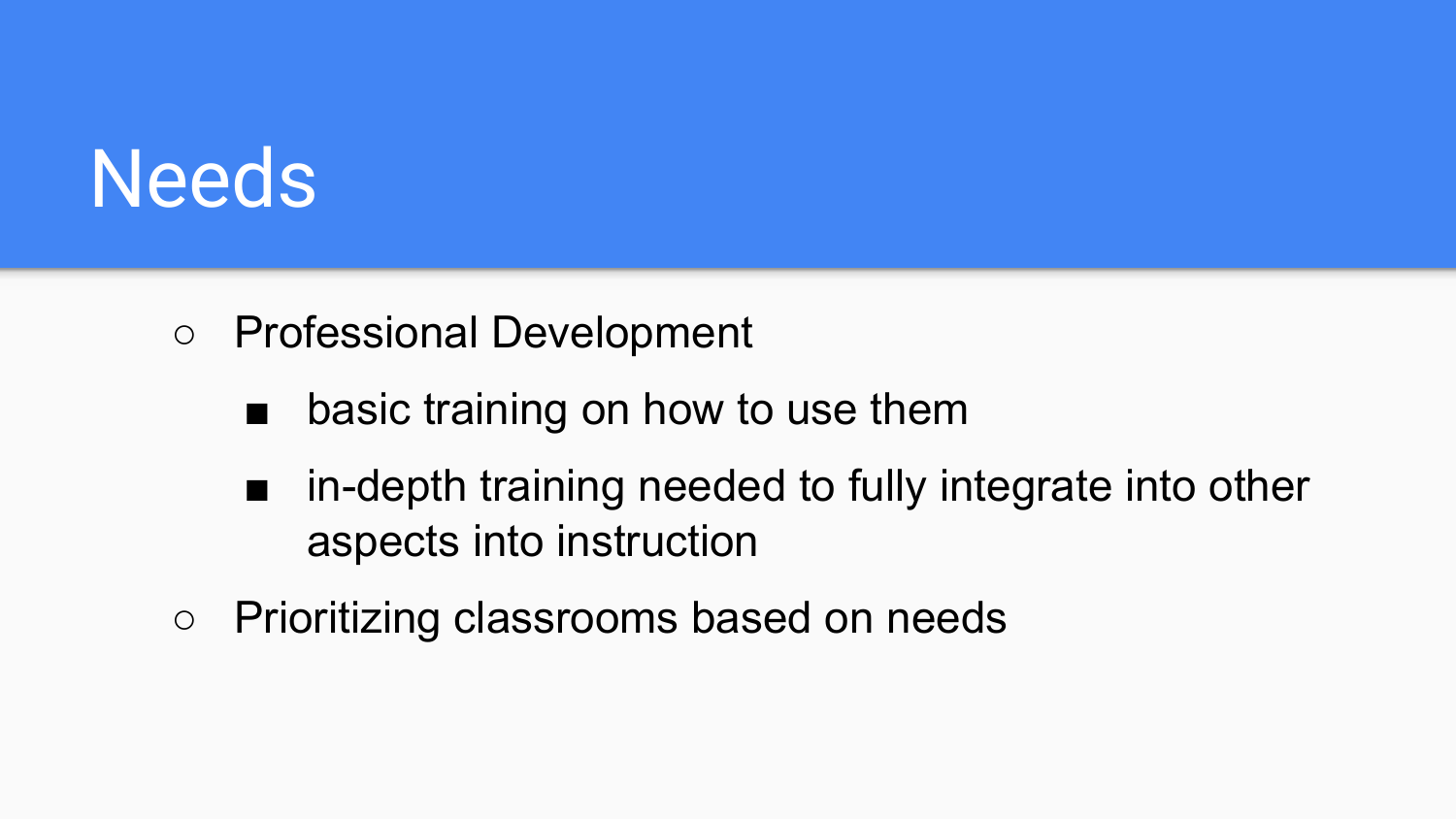#### Q & A

**How old are these Smartboards? When were they installed?** Various ages, but our newest SmartBoards are original to building HKMS (14+ years old).

**What will we do with the Smartboards and projectors that we remove? Can we sell them?**  The SmartBoards' technology is outdated. No one would be interested in purchasing them. Decent projectors will be used in a mobile fashion, if needed.

**How long are the new boards predicted to last?** According to the manufacturer, at least 10 years, but more likely up to 20 years.

**What's the decision process for determining which boards to replace?** In consultation with the school principals, rooms are determined by teachers with technical aptitude who can then share their knowledge with other teachers as they get them.